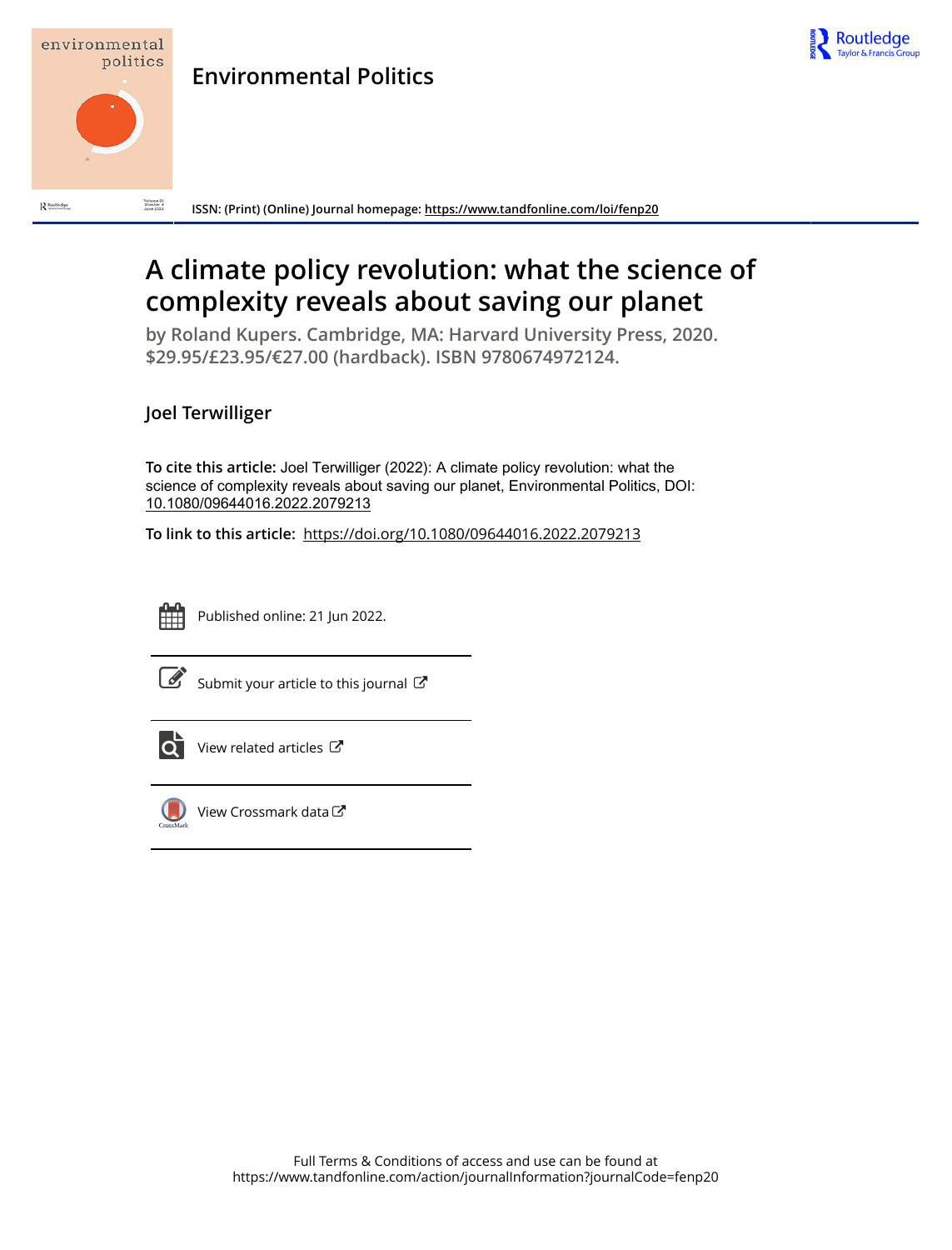

## BOOK REVIEW

**A climate policy revolution: what the science of complexity reveals about saving our planet** by Roland Kupers. Cambridge, MA: Harvard University Press, 2020. \$29.95/£23.95/€27.00 (hardback). ISBN 9780674972124.

Transformational change of human-made systems is the only way forward if we are to confront the climate crisis head on. To date, economists, governments, industry, and intergovernmental organizations have used approaches that are largely top-down (for example, ordering coal plant closures) or market-based (such as energy subsides or carbon pricing). However, we can no longer rely solely on such incremental approaches to curb warming to within 1.5 degrees. There is no gradual, evolutionary pathway left to curb emissions in time. What is required is nothing short of what author Roland Kupers terms a climate policy revolution. Kupers' book explains why our best hope lies in taking a complexity approach that shifts the nature of the energy system itself so that new, more desirable, patterns emerge.

Going beyond *the what* of climate change, Kupers' book addresses *the how* by exploring climate policy through a complexity science lens; that is, by studying the braided and interconnected systems of climate change. He argues that the complexity framing expands existing policy tools and enables us to address the path dependencies and social norms underpinning climate issues. Kupers shows how this lens can uncover subtleties between incremental changes in parts of the global energy system as well as connections between behavioral patterns and the agents, and networks, across the entire system. To transcend incrementalism, Kupers advocates for 'purposefully disruptive' policy (p.48), which is designed to provide both enabling infrastructure (such as public support for income equality, social norms change, and green research and development) and supporting networks (such as cross-sector influencing nodes and knowledge creation) for agents in the system to organize around. This in turn will enable collective behavioral shifts that revolutionize the societal system itself.

In short, rather than focusing on introducing more green technologies, which essentially just amounts to tweaking the status quo, Kupers argues that the transformative solutions needed are only discoverable at the interconnection of systems (societal, technical, and economic) and found through concerted experimentation and innovation. He shows that such solutions are not environmental, or at least primarily environmental, but require eco-structure redesign (p.43). This is policy shaped by purposeful reflection on firstly, what new institutions will act as 'eco-centric structures', generating new emergent consumer norms and behaviors; and, secondly, what possible mechanisms exist (or can be created) to directly change consumer behavior. The book addresses questions important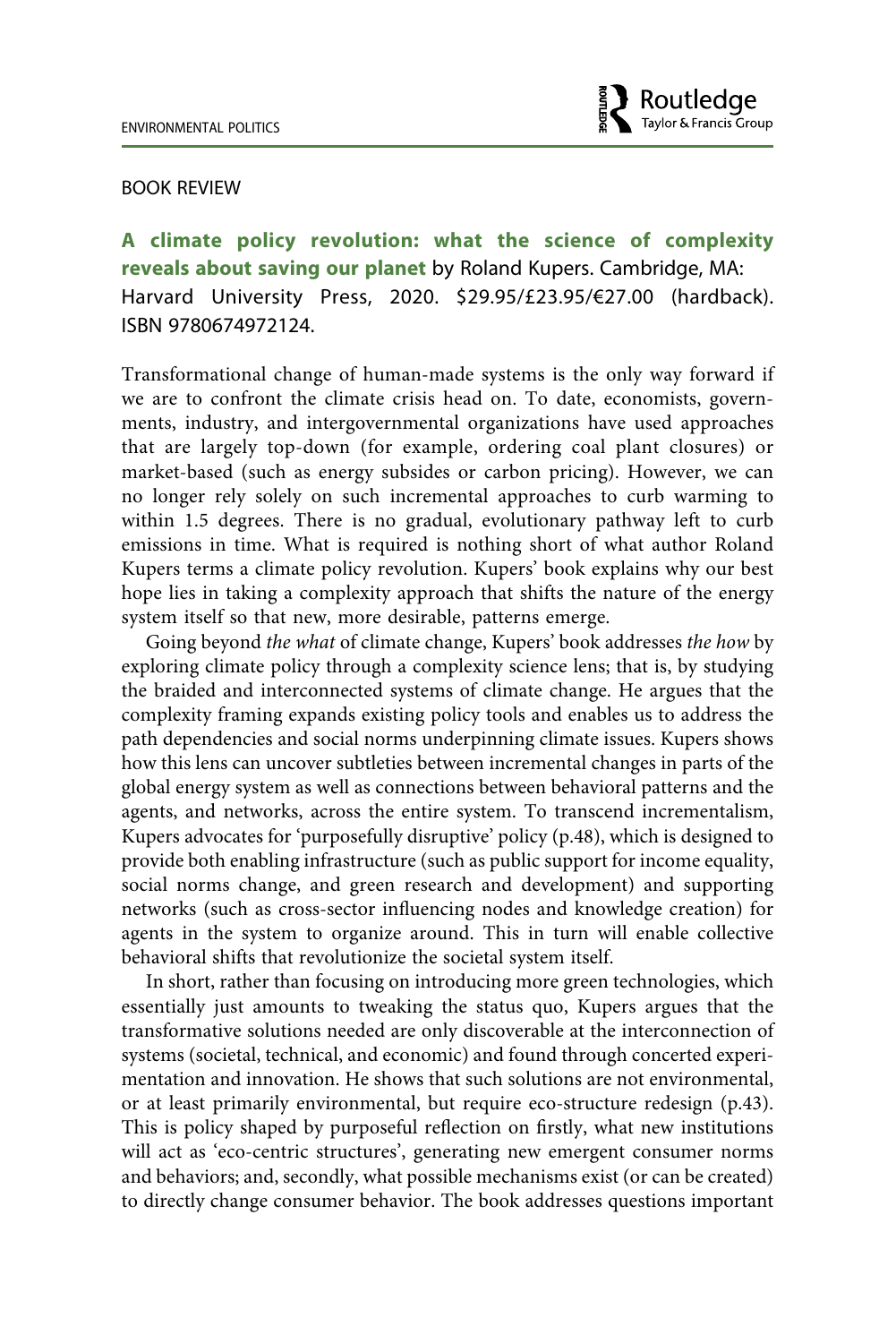to policymakers, scholars, and changemakers alike, such as: how does nonlinear (or exponential) change that sparks societal systems revolution happen? What does system-level change look like, and what are the tools and practical approaches to make it happen?

In much the same way as epidemiologists tackle containing an epidemic, Kupers suggests that a network-based (or systemic) approach can be used to spread or catalyze the adoption of renewable technologies, plant-based diets, and other planet-friendly actions. He explains that network literacy – that is, an understanding of both the underlying structure of networks, such as how many and what kind of people interact and where high-potential nodes exist, and how context-specific norms favorable to the rate, form, and spread of adoption – holds great promise for effective climate policy.

Kupers also reminds us that a climate-friendly future cannot happen under today's social norms. Because the current global economic system is locked into path dependencies based on a societal addiction to overconsumption, Kupers warns that policy relying on the evolution of current market forces to create change, rather than breaking those norms keeping the system in place, are doomed to produce only gradual change or guide policy in the wrong direction.

Giving up cars, coal, or meat overnight would upend industries and entire ways of life. To help policymakers rise to these challenges and seemingly impossible tradeoffs, *A Climate Policy Revolution* outlines a policy approach characterized not just by understanding and balancing the relationship between top-down government action and bottom-up market dynamics, but fundamentally reconsidering the place of government in fostering innovation, and by extension, revolution. He argues government support is needed to enable change pathways, specifically to support accelerating the learning-by-doing phase of solutions facilitating both societal and technological change. Beyond energy subsidies or credits, Kupers encourages policymakers to think of such support as learning curve investments to scale up climate-friendly technologies and drive changes in social norms, with spillovers into other areas. Using practical examples, from solar panels in Germany to the shift from coal to gas in the US, Kupers demonstrates how social norms can be harnessed as contagion mechanisms (for example by making solar panel adoption more contagious, like a 'good pandemic') for systemic change by investing in a model that captures apparent quirks in human behavior. Small, localized, behavior tweaks can collectively lead to exponential change.

In sum, Roland Kupers's book is an important contribution to understanding the limitations of current top-down and market-based approaches. It shows reveals how the different and more precise complexity framing can unearth climate policy measures and interventions for rapid, systemic change. He shows that by advancing the knowledge, learning, and adaptive capacity of networks, as well as employing a shared language of change based on complexity and network literacy, we can harness the full capacity of social systems to create the change required to address climate change. He gives academics, policymakers, economists, and climate governance specialists alike an additional tool with which to spark the climate revolution we desperately need. In doing so,